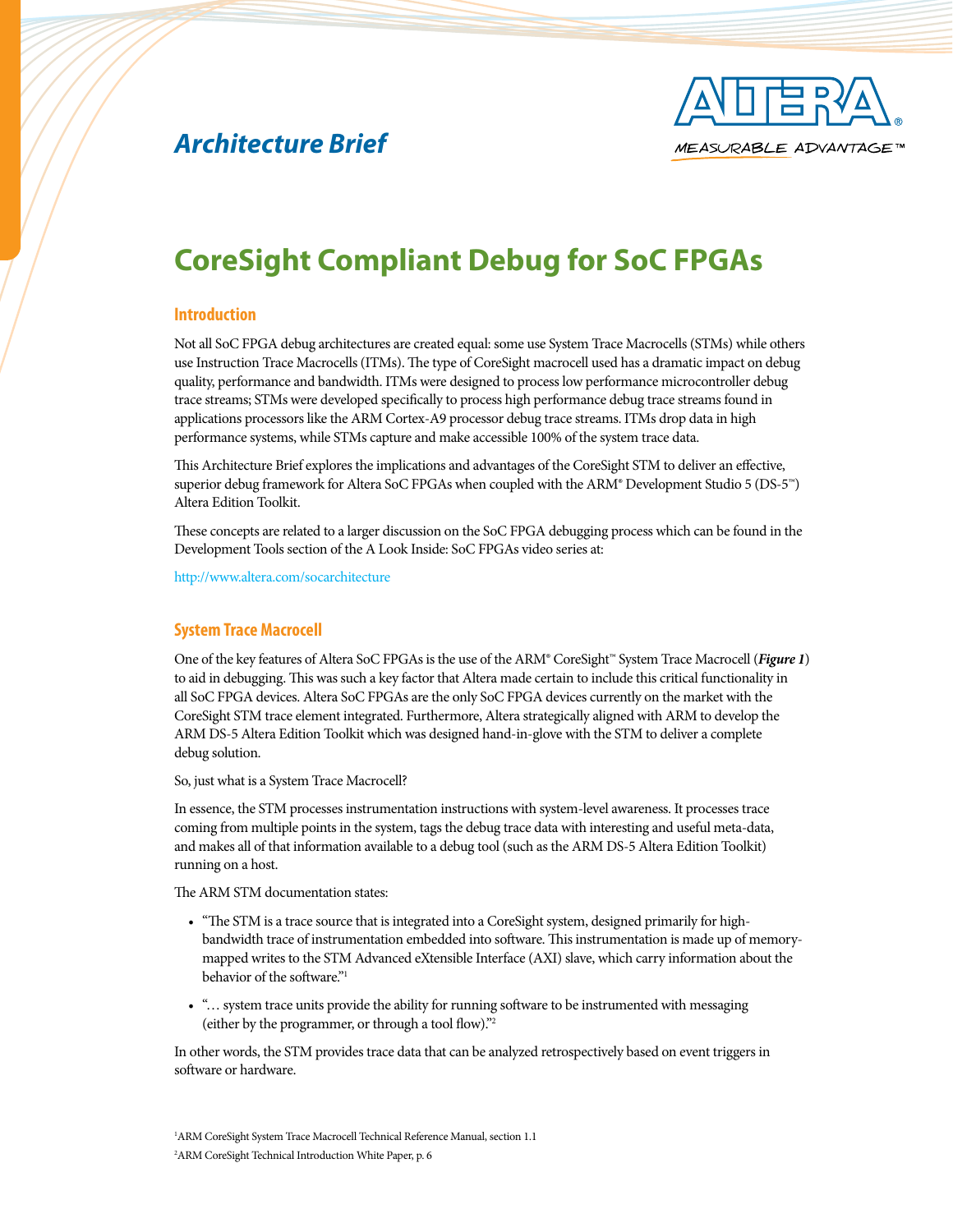An STM puts low level source trace data into a system level view. The STM can receive trace data from any of up to 65,000 trace sources. Many of these sources can be CoreSight trace macrocells implemented in the FPGA region of the SoC FPGA device.

STMs either retain source timestamps, or can timestamp data as it is processed. The timestamp precision is high, and facilitates fine-grained cross-correlation of events. What's more, an STM has the ability to 'tag' trace streams with the current user-defined system states. Trace flowing from an STM, through the Debug Access Port (DAP) and into the host system running the ARM DS-5 Altera Edition Toolkit, is chock full of useful debug meta-data. An engineer using the ARM DS-5 Altera Edition Toolkit to debug SoC FPGAs with STMs is well-provisioned to quickly cut through system level complexity, identify root-cause bugs and fix them.



## **Figure 1: Altera Cyclone® V SoC Block Diagram With The System Trace Macrocell Highlighted**

#### **Bus Structure**

STMs receive data on a wide, high speed dedicated AXI bus. It has a 32KB FIFO to buffer incoming data. When that FIFO fills up, the STM can signal back-pressure to upstream CoreSight Elements, many of which also contain 32KB FIFOs, to process all of the trace data. These provisions are adequate to support full-performance trace and debug in a high speed, dual-core ARM Cortex-A9 processor system. But performance isn't the whole story.

Altera STMs allow multiple processors and processes to share and directly access the STM without being aware of each other. They are allocated different pages in the STM stimulus space. 128 masters, each supporting 65,536 stimulus ports, enable significant scalability, with 16 stimulus ports (or channels) per 4KB page.

STMs can therefore handle lots of burst data from lots of sources.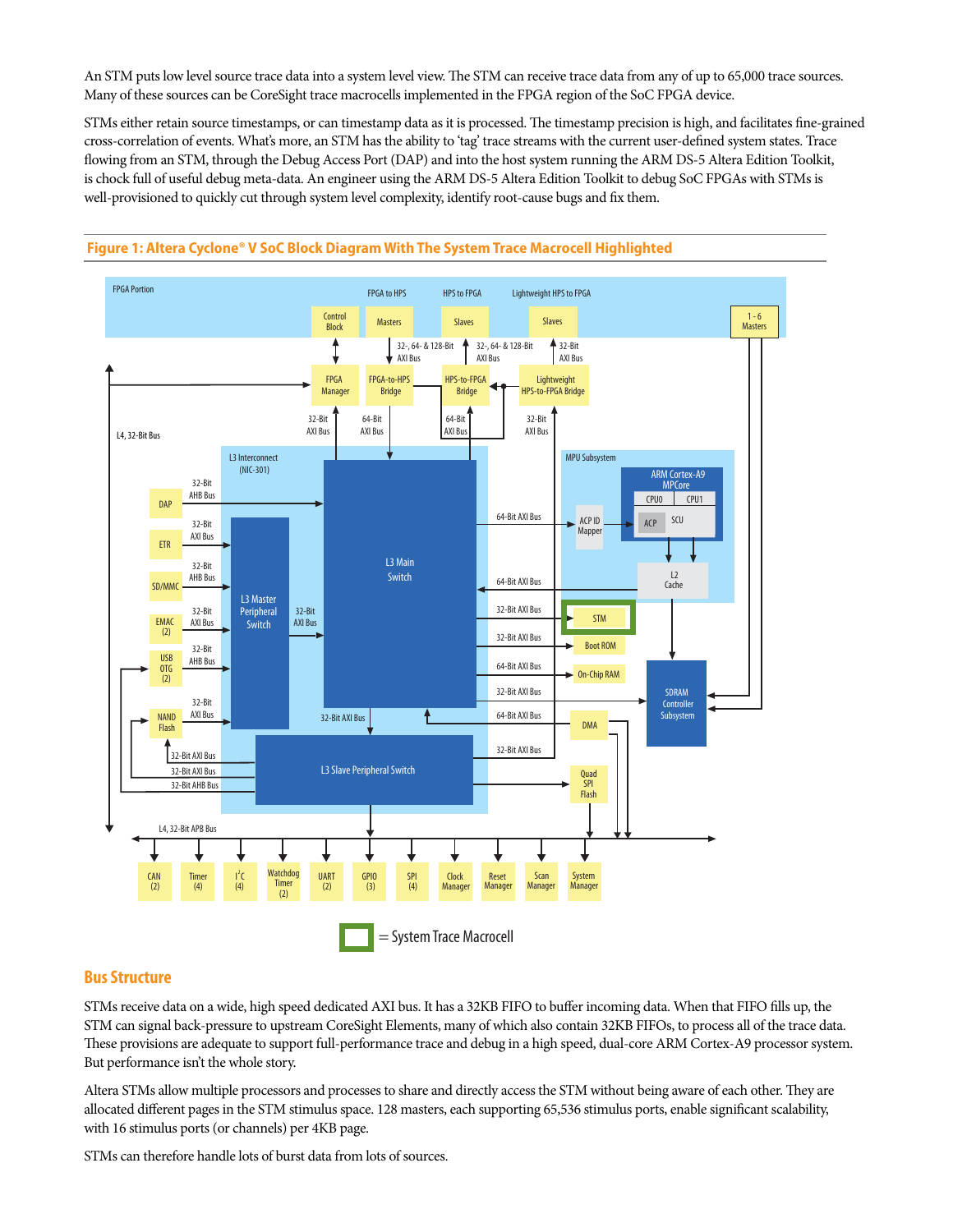## **Performance**

STMs have a dedicated AXI slave to receive trace data and a separate APB interface to deliver macrocell programming information. The STM's AXI bus can burst 4KB of data at a time, or step through one word at a time. The STM output is 32-bit and runs at the host processor speed. This provides plenty of performance for getting trace to the host debug tool.

STMs are aware of all other trace macrocells in the hardened processor subsystem; Embedded Trace Macrocells (ETMs) and Program Trace Macrocells (PTMs) addresses are included in the DAP ROM table.<sup>3</sup> In the event an FPGA designer decides to implement additional CoreSight compliant structures in the SoC FPGA fabric, he or she can. Specifically to support the extensibility of CoreSight compliant debug structures into the FPGA region, Altera has included an entry in the DAP ROM table. It serves as a linked list header in what could be a chain of many debug structures. Designers can therefore link as many debug structures as desired in FPGA regions, confident that corresponding trace data will show up in the debugger. The ARM DS-5 Altera Edition Toolkit makes visible all of the trace data these 'soft logic' CoreSight components produce.

## **Timestamps**

All CoreSight compliant data structures built into Altera SoC FPGA devices can send data with accurate, 48-bit timestamps. Outgoing packets retain the original precision for accurate cross-correlation of data across multiple processing units.

Altera SoC FPGAs' timestamping is flexible. For example, it can be requested for each write independently, based on the address written to. Bandwidth can be optimized by requesting a timestamp for only one write in a message made up of several writes.

Timestamps are automatically correlated with other timestamping trace sources in the CoreSight system. For example, STM trace can automatically be correlated with PTM and ETM trace.

STMs allow users to create up to 32 custom systems states, such as low power or memory transaction ECC error flag; these states are user-defined. So a debug engineer can set up his system states to help understand the conditions – at a system level – that are really going on at the time of unexpected behavior. This can be enormously useful in that it eliminates much guess-work about wider system activities.

## **CoreSight Debug Circuitry**

The ARM DS-5 Altera Edition Toolkit, can access trace data generated by all CoreSight circuitry included in Altera SoC FPGAs, for it to be viewed and analyzed with one design kit.